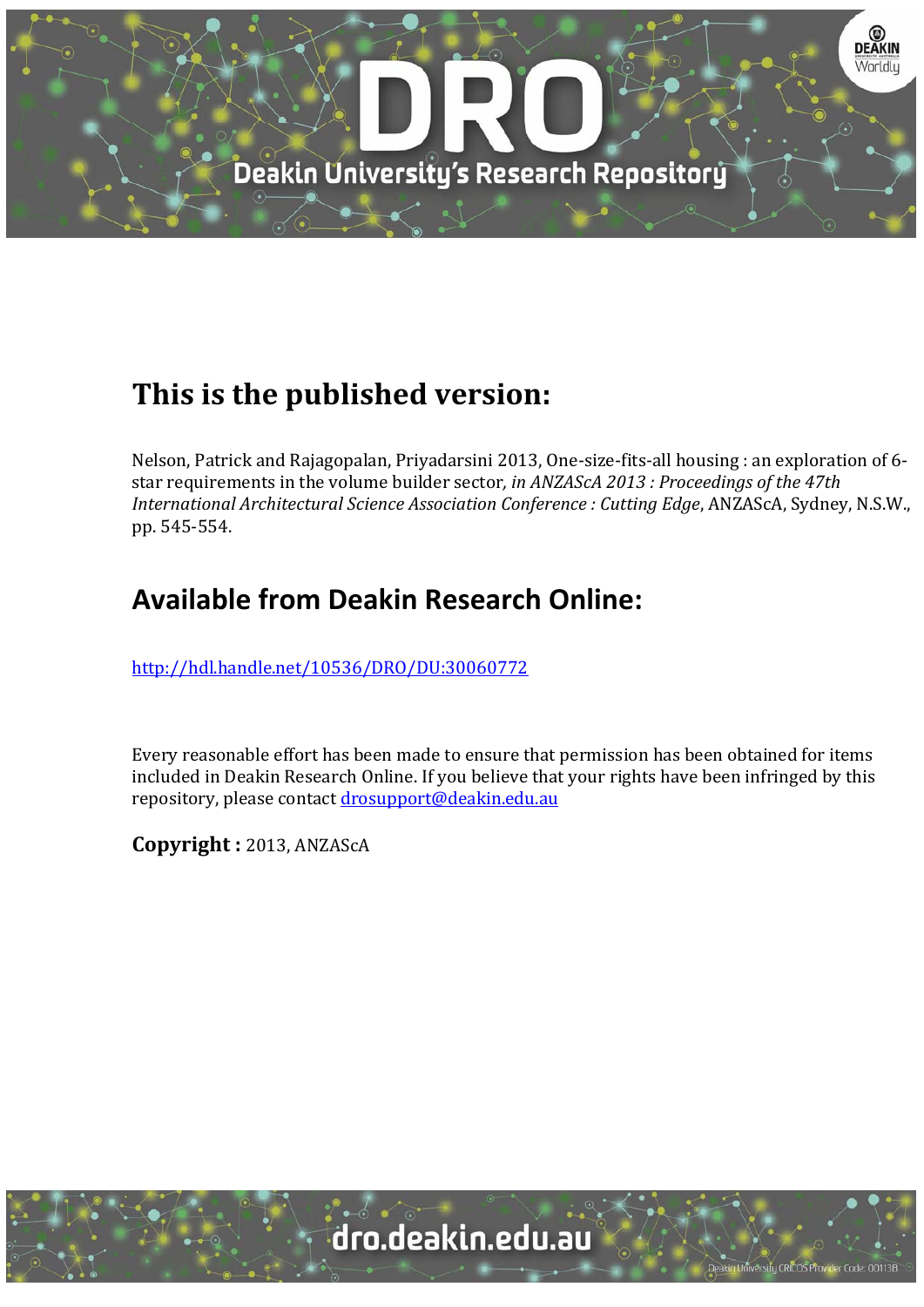M. A. Schnabel (ed.), *Cutting Edge: 47th International Conference of the Architectural Science Association,* pp. 545–554. © 2013, The Architectural Science Association (ANZAScA), Australia

## **ONE-SIZE-FITS-ALL HOUSING**

*An Exploration of 6-Star Requirements in the Volume Builder Sector*

PATRICK NELSON and PRIYADARSINI RAJAGOPALAN *School of Architecture and Built Environment, Deakin University, Geelong, Australia. pat3333@hotmail.com, priya@deakin.edu.au*

**Abstract.** Energy consumption attributed to the residential sector makes up around 8% of the total consumption in Australia. Roughly a third of all houses built in Victoria are done so by the largest 20 builders. These volume builders keep costs down by offering a selection of 'clone' designs from which the client can choose, however they lose the site-specific customisation which is required for effective passive design in favour of a one-size-fits-all approach where designs are developed to a point where they can satisfy just the minimum requirements in a range of orientations and site locations. The Australian government has implemented regulations regarding the minimum efficiency standards for housing and these initiatives to limit the carbon emissions have brought the question of energy use to the table, yet are they enough? This paper will explore the concept of cloned house designs in terms of energy efficiency and optimal siting and through computer simulation, evaluate how a cloned house design performs under different site conditions in Victoria.

**Keywords:** six-star housing, passive design, FirstRate, volume builders, building cloning.

## **1. Introduction**

It is widely accepted that global warming is the biggest environmental concern facing the world at present. Construction sector makes up 40% of the total energy use in Australia with 8% a direct contribution from the energy requirements of the residential sector. Residential energy consumption, though not the largest contributing sector, is one of the fastest growing. This can be partially attributed to the increase of disposable income amongst the population coupled with the increase in ownership of energy consuming ap-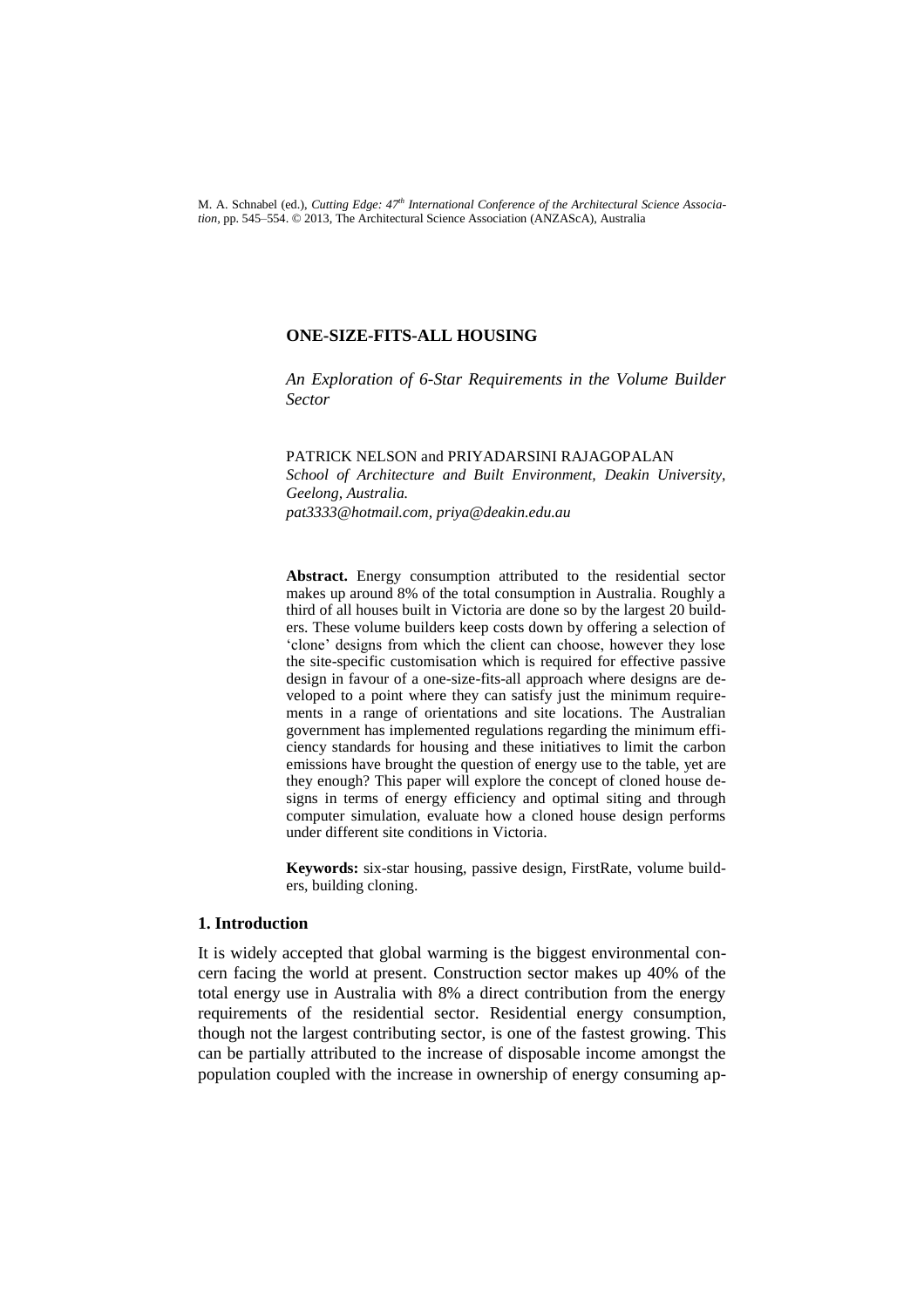#### 546 P. NELSON AND P. RAJAGOPALAN

pliances (Gatersleben, 2002). However, a large portion of household energy consumption comes from the heating and cooling of a house in order to maintain a comfortable indoor climate. The construction of large, often inefficient housing has proliferated around Australia contributing to Australia's position as number one in the world in terms of house size. Adding to this the house size rose even though the occupancy level in each was falling (Johanson, 2011); the significance of the residential sector's energy consumption is hard to ignore. In order to combat the energy consumption of the residential sector, the Australian government has implemented regulations which govern the minimum requirements of a house in terms of energy use for heating and cooling and lighting, and in Victoria, water usage. The Nationwide House Energy Rating Scheme (NatHERS) awards a rating to new houses according to their performance in terms of passive thermal comfort and energy use. The requirement for new houses and renovations in Victoria is 6 stars. In Australia the low to medium density construction of houses make up the majority of the buildings (ABS, 2011). Not only are these the least thermally efficient dwellings with the current housing stock achieving an average of just 2 stars (Wang et al., 2011), this construction sector is majorly driven by volume builders. For the purpose of this paper the term volume builder represents a company which constructs mass amounts of housing based on 'clones' of a selected number of house designs. This paper will explore the concept of cloned house designs in terms of energy efficiency and optimal siting and through computer simulation, evaluate how a cloned house design performs under different site conditions in Victoria.

## **2 NatHERS Star Rating**

The NatHERS Star Rating is the primary home-efficiency rating tool adopted in Australia. It provides a common language for all construction in Australia and ratings for construction which are easily identifiable and comparable to one-another. The NatHERS awards stars to a building depending on its performance – zero stars means it provides no protection from the outside thermal conditions and 10 stars representing a house in which almost no energy is used for heating and cooling. As of May, 2011 the minimum Star rating for any new residential dwellings, renovations and additions in Victoria has been 6 Stars (Rajagopalan and Leung, 2012) and applies to the thermal performance of the envelope – roof, walls, flooring and openings. Other factors such as gas hot water services, lighting and appliances are not taken into consideration as they are continuously replaced throughout the life of the house and would therefore affect the rating at a later date (Dept of Climate Change and Energy Efficiency, 2010); however the Building Code of Aus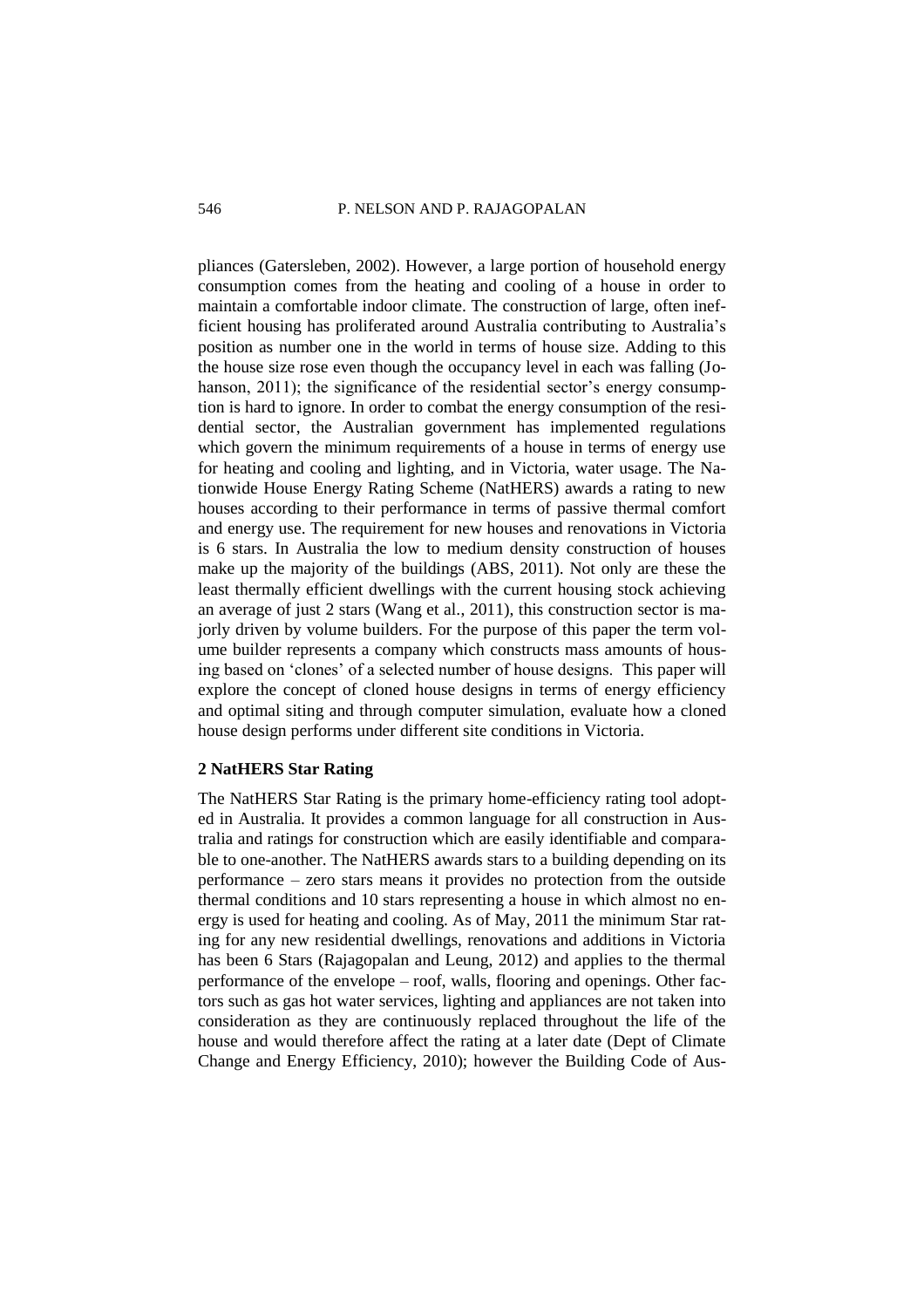tralia (BCA) dictates the minimum efficiency standards for gas hot water services and lighting (Miller & Buys, 2012) though it is still majorly up to the owners and occupants to select appliances which run the most efficiently, which is only governed by their conscience and the financial burden of inefficient appliances, factors which are often outweighed by the savings from using cheaper, inefficient appliances (Gatersleben et al. 2002). The first energy rating systems were developed in the 1990's with each state adopting their own approach the Victorian rating system being generally accepted as the most effective; however it failed to account for the energy efficiency requirements of other states with warmer temperatures and high humidity. The NatHERS was adopted in 1993 as a replacement for each state's individual energy efficiency rating system. Back in 2001 the minimum requirements for new houses was 3 to 4 stars and even then there was much discussion as to whether the calculated energy estimates were accurate enough in comparison to the real-world (Williamson et al., 2001). It is commonly understood that the current software has developed and can achieve a higher level of accuracy than was available in the previous decade. Given that today's new buildings require 6 stars and increase from 5 in the past two years it is reasonable to assume that as technology improves in the future the minimum requirements for energy efficiency will also increase.

### **3. Sustainability amongst volume builders**

In spite of the wealth of information and regulations surrounding the design techniques behind sustainable architecture, not to mention the professed marketing potential, it still appears to have not penetrated the housing industry to any substantial effect. According to HIA's Housing 100 report (HIA, 2009) as of 2009, the top 20 home builders by number in Victoria are as shown in Table 1.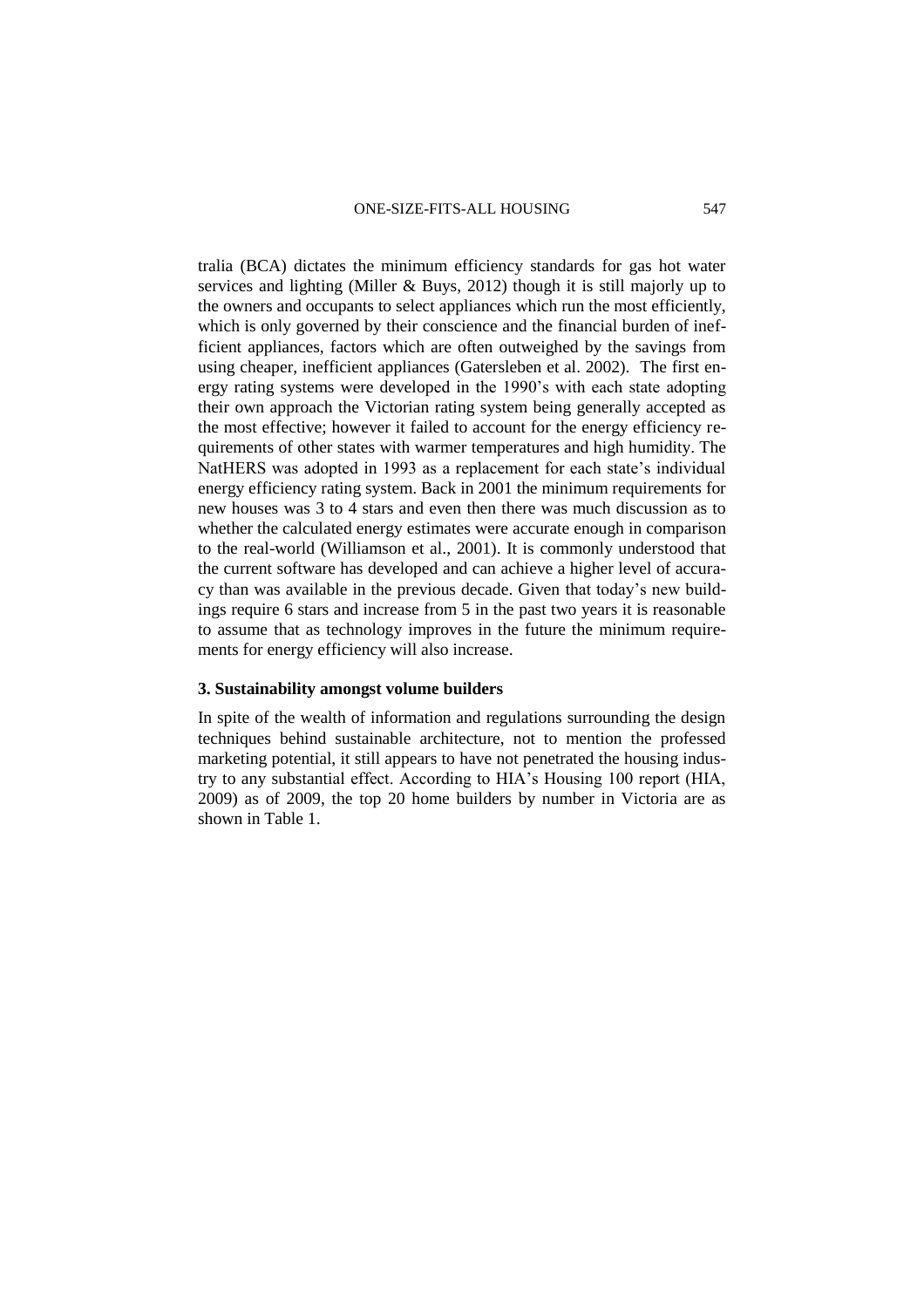| No.                     | <b>Builder</b>               | Starts in 08/09 | <b>GBCA</b> | <b>Sustainability</b> |
|-------------------------|------------------------------|-----------------|-------------|-----------------------|
| 1                       | <b>Metricon Homes</b>        | 1,794           |             |                       |
| $\overline{2}$          | Simonds Group                | 1,606           |             |                       |
| 3                       | Porter Davis Homes           | 1,342           |             |                       |
| $\overline{\mathbf{4}}$ | Hickory Developments Pty Ltd | 1,114           | X           | X                     |
| 5                       | Henley Properties (s)        | 1,050           |             | X                     |
| 6                       | Dennis Family Homes          | 873             |             | X                     |
| 7                       | <b>Burbank Homes</b>         | 869             |             | X                     |
| 8                       | JG King                      | 828             |             | X                     |
| 9                       | L.U. Simon Builders          | 702             |             |                       |
| 10                      | Devine Group                 | 466             | X           | X                     |
| 11                      | Carlisle Homes Pty Ltd       | 422             |             |                       |
| 12                      | <b>Hamlan Homes</b>          | 309             |             |                       |
| 13                      | Multiplex Ltd                | 297             | X           | X                     |
| 14                      | Orbit Homes Group            | 288             |             |                       |
| 15                      | <b>Hotondo Homes</b>         | 277             |             |                       |
| 16                      | <b>Frenken Homes</b>         | 225             |             |                       |
| 17                      | Hometec Industries           | 216             |             | X                     |
| 18                      | Hermitage Properties Pty Ltd | 215             |             | X                     |
| 19                      | Zuccala Homes P/L            | 202             |             |                       |
| 20                      | <b>GJ Gardner Homes</b>      | 187             |             | X                     |

Table 1. Top 20 Builders in Victoria by Volume (taken from HIA Housing 100, 2009)

The total number of houses constructed by these 20 builders accounted for 32% of all houses constructed in the 2008-2009 financial year. As can be seen in Table 1, only 3 builders are members of the Green Building Council of Australia (GBCA) and just half make any reference to sustainability, carbon emissions or energy use on their websites. Interestingly of the 3 largest builders, who make up just over 11% of the total house construction in Victoria, none make any reference to sustainability at all and the majority of those that do make mention simply explain that their house designs are 6- Star rated. Additionally, though *innovation* is invariably listed, no form of sustainable innovation is mentioned in the core values section of any of the builders' websites. These builders are still required to adhere to the six-star regulations; however there is a noteworthy lack of communication and build options surrounding the potential for more energy efficient designs. However Buys et al. (2005) argue that the power to make the change is with the builder who has the opportunity to promote sustainable housing, believing that it's a lack of knowledge which leads to the choices of housing arguing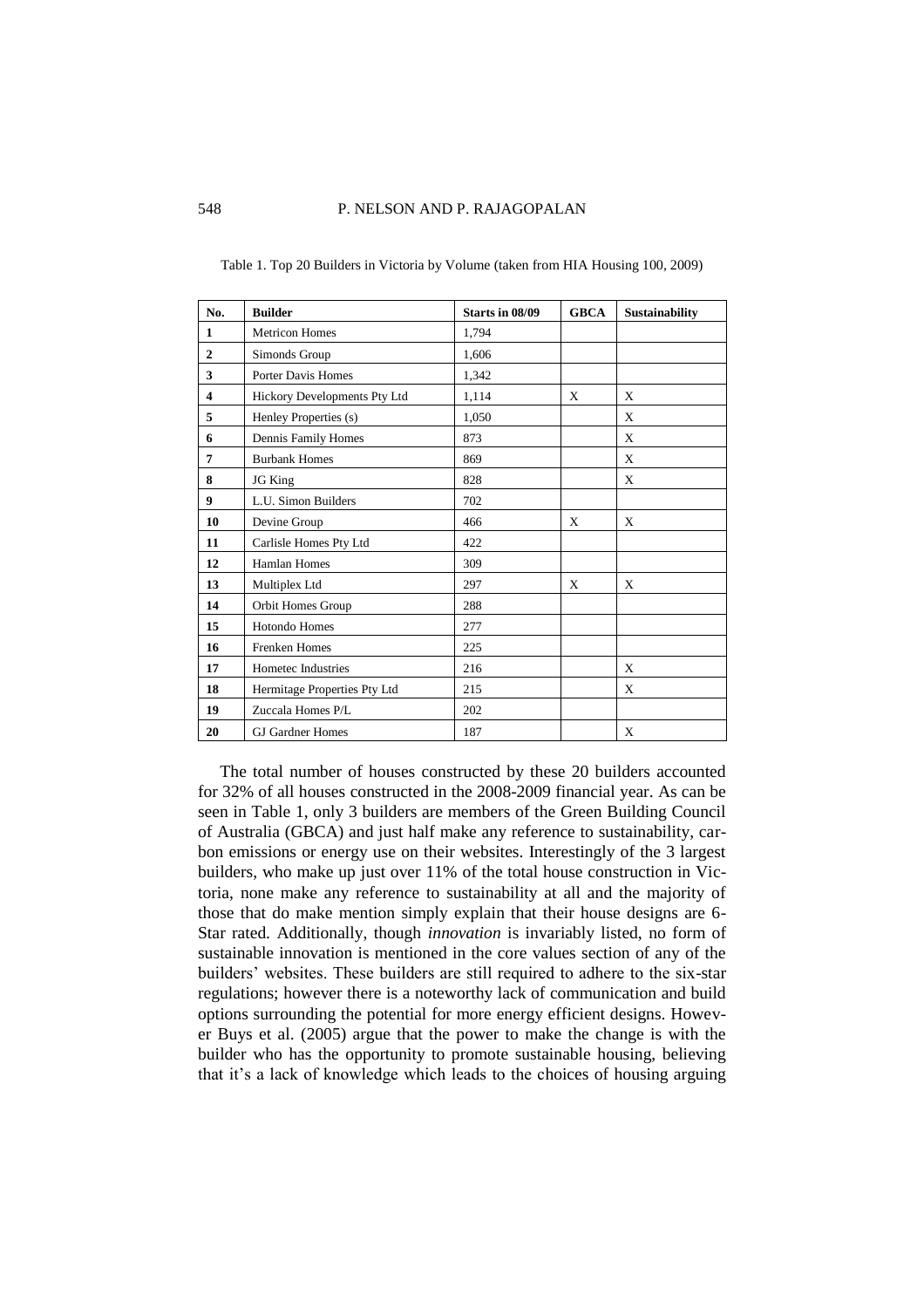that they are in the position to promote that it isn't just the economic savings but also the comfort, quality and liveability which come from an energy efficient house.

Even with the regulations in place, the majority of houses volume builders pay barely lip service to the idea of sustainable design, using it more of a marketing technique rather than an area of any serious development (Osmani et al. 2009), furthermore loopholes such as unrestricted floor areas and improper installation can be difficult to police retrospectively and contribute to higher energy consumption (Martin, 2012). The cloned designs are a costsaving technique where the time and cost involved in designing customised houses is removed by implementing the same designs on a range of sites in a development. Either the client selects a house from a catalogue for their site or the sites have built on them the predetermined design from a volume builder's range.

The design cloning system gives the ability for a volume builder to produce a large amount of standardised dwellings at a relatively lower cost by speeding up construction through repetition, lowering design costs and speeding up the permit application and planning processes. This scheme, though cost effective lowers the potential for customisation and adaptation to the site, and more specifically, utilising the climatic conditions in order to maximise passive heating and cooling. One aspect of sustainable design is the customisation of each design in order to develop one which will be the most effective for its specific location. Morrissey et al. (2011) states that anecdotally the volume builders develop these clone designs so they will be adaptable to a selected range of sites and orientations. This approach may provide housing which does satisfy the 6-star requirements however it is extremely unlikely that the design will reach its full potential in terms of efficiency. Not only that, the time spent on designing a *one-size-fits-most* house could also be put towards the design of a house which exceeds the minimum requirements and therefore consumes less energy. Morrissey et al. (2011) argues that the cost of customisation is the single factor which determines the use of these cloned designs and that any extra cost in construction would then be passed on to the consumer making housing less affordable however they also add that the broader cost implications of these adaptable houses should be explored specifically with the required passive design changes. The appeal of these houses to the Australian market is that the house is able to be bigger or large enough for the client at a relatively low cost however what is often overlooked is the running cost of such houses in terms of heating and cooling, especially once the increased size is taken into account. A potential cause may be that the majority of information provided by the governing bodies implementing the regulations regarding 6 star ratings focus on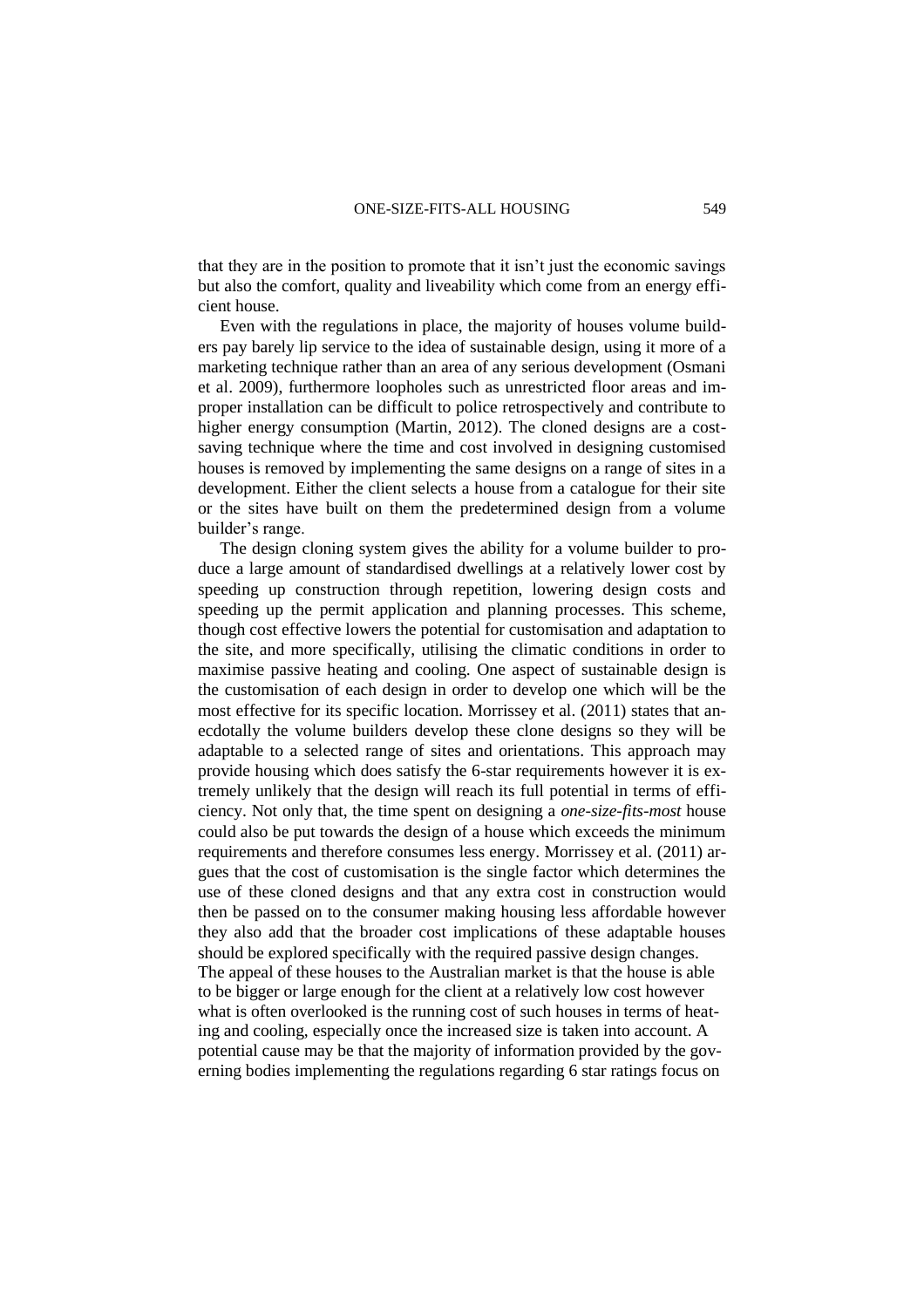#### 550 P. NELSON AND P. RAJAGOPALAN

the positive effects financially, highlighting the eventual savings on heating and cooling with only minimal comment on the potential environmental effects indicating the overriding factor for any home builder, additionally there is no mention about any compromise in dwelling size or material choice in order to achieve a higher Star rating.

## **4. Methodology**

The design "Essex house" at Waverly park development by Mirvac - one of the leading volume builder is selected as the case study. Orientation is the major difference between sites amongst the examples of the Essex at the Waverly Park development. Hence the FirstRate program was used to determine how the design performs at a range of orientations. The program uses the AccuRate simulation engine, developed by the CSIRO. Figure 1 shows the layout of the units in the site and Figure 2 shows the floor plan of "essex" with street frontage to the south. The 2-storey, 3-bedroom townhouse has a total floor area of  $162.2m^2$  of which  $133.27m^2$  is deemed to be conditioned. The remaining is made up of garage and porch areas. The living area is located to the North of the building with a large sliding glass door and windows allowing direct sunlight inside. This design was assessed at 8 different orientations at 45° intervals and the rating calculations performed at each.



*Figure 1: Waverly park Development Plan*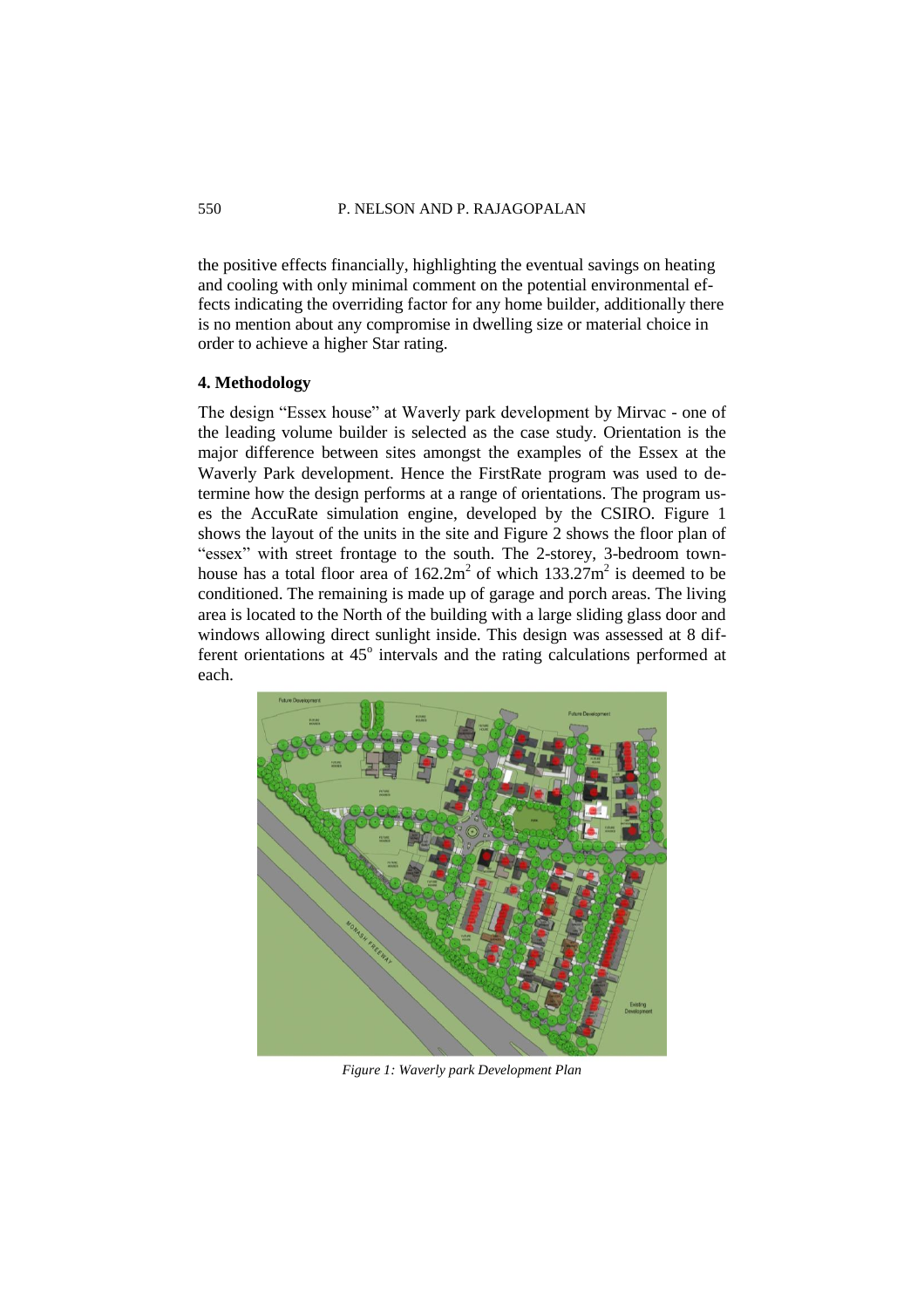

*Figure 2: Floor Plan of the Essex design*

FirstRate splits the floor plan into zones which are determined by the usage times and requirements for conditioning. For instance living areas are deemed to be conditioned from 7am until 12am. The insulation and construction materials determine the R-value of the envelope as well as the envelopes of each zone. Other factors such as orientation, openings, wall height and occupancy are also considered to calculate the energy required to maintain a comfortable indoor temperature. The systems makes certain assumptions about the occupancy activities of the inhabitants in order to calculate which zones are to be conditioned at which times and heat gains from internal activities such as cooking and use of appliances. Unlike previous calculation models the software assess the potential for alternatives to heating and cooling rather than assuming mechanical conditioning begins once the temperature leaves the comfort zone. For instance, in the event of overheating, the simulation will take into account the prevailing winds, house orientation and any operable windows as well as the physiological effects of air movement within the house to determine whether a window can be opened in place of air conditioning (Sustainability Victoria, 2012). This does make assumptions about the occupancy but errs in favour of the occupant and the level of programming to obtain a perfect simulation is too complicated to be feasible.

## **5. Results and Discussion**

NatHERS suggest that the heating and cooling contributes approximately 80% and 20% respectively to the total conditioning of the house for the given climatic zone. Table 2 shows the heating and cooling energy of the house for different orientations. The figures suggest that the heating load makes up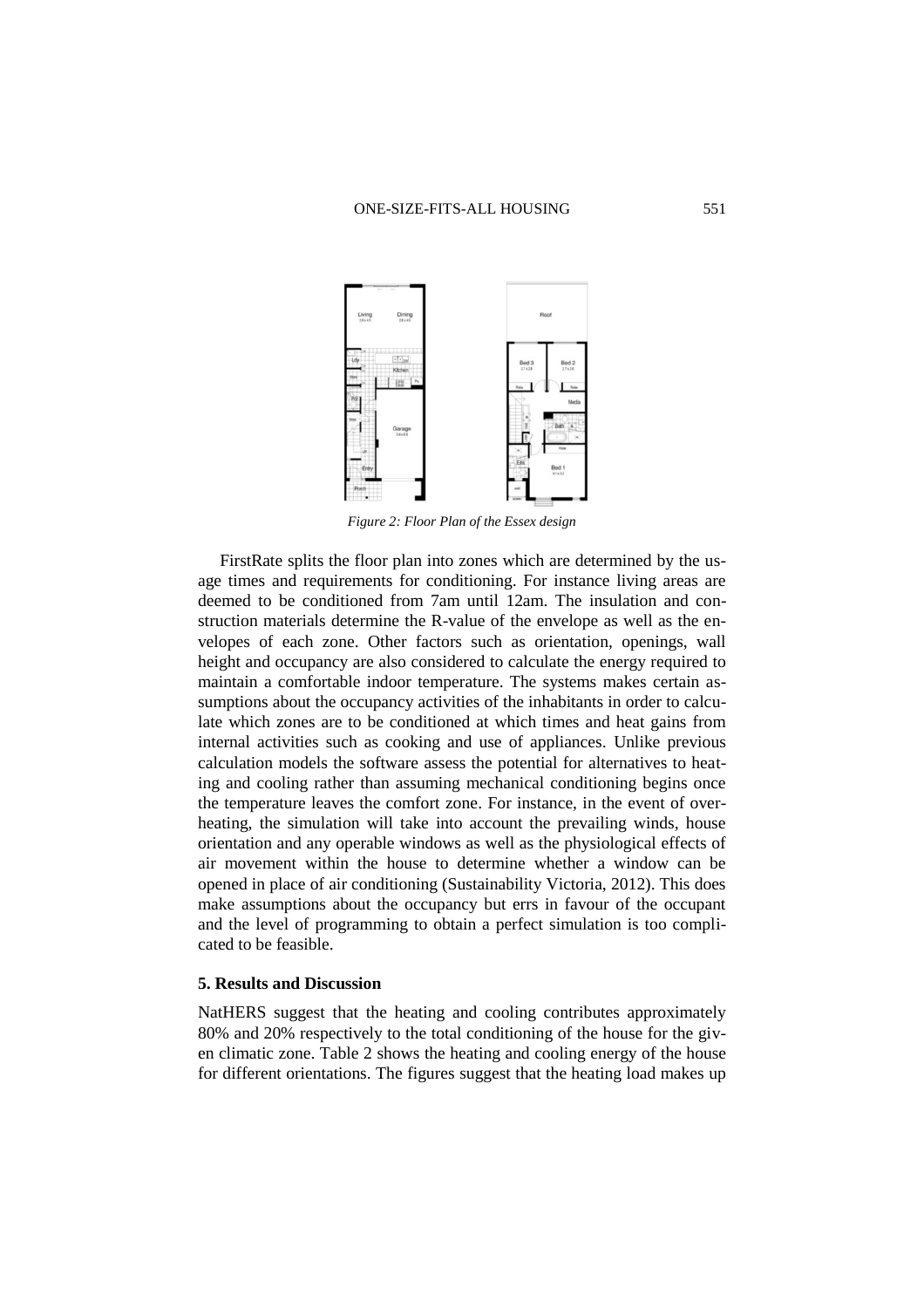#### 552 P. NELSON AND P. RAJAGOPALAN

a slightly higher proportion of the total energy usage indicating that the house may have more heating load than what has been determined for the zone however in a majority of the cases this stays within 3% of the 80/20% split with the most extreme case only moving to 6% away from NatHERS' estimate indicating that the house is fairly well suited to the climate zone.

|                  | <b>Total</b> | <b>Heating</b> |          | Cooling |          | Rating  |
|------------------|--------------|----------------|----------|---------|----------|---------|
| Facing           | (MJ/m2)      | (MJ/m2)        | $%$ Heat | (MJ/m2) | $%$ Cool | (stars) |
| <b>North</b>     | 132.6        | 113.4          | 86%      | 19.2    | 14%      | 5.7     |
| <b>Northeast</b> | 131.9        | 110.9          | 84%      | 21.0    | 16%      | 5.8     |
| East             | 129.4        | 105.4          | 81%      | 24.0    | 19%      | 5.8     |
| <b>Southeast</b> | 124.3        | 101.4          | 82%      | 22.9    | 18%      | 6.0     |
| South            | 118.6        | 98.2           | 83%      | 20.4    | 17%      | 6.1     |
| <b>Southwest</b> | 120.3        | 98.3           | 82%      | 22.0    | 18%      | 6.1     |
| West             | 128.5        | 104.8          | 82%      | 23.7    | 18%      | 5.9     |
| <b>Northwest</b> | 134.6        | 112.5          | 84%      | 22.1    | 16%      | 5.7     |

Table 2. FirstRate Energy Consumption Calculations

Table 2 indicates that the most effective orientation is South with a star rating of 6.1. However the calculations also show that in other orientations, particularly those where the larger windows face towards the south, the star rating falls below the 6-star level with an increase in energy consumption from 118.6MJ/m<sup>2</sup> to 134.6MJ/m<sup>2</sup>, a 13.5% increase. Interestingly in the section of the Waverly Park development, of the 26 examples of the Essex house only two are orientated in such a way that remotely resembles the orientation which these calculations have deemed the most thermally efficient. The actual orientations and number of the Essex design houses are given in Table 3.

Table 3: 'Essex' Locations and Orientation

| <b>Street Name</b>         | No. | <b>Orientation</b> |  |
|----------------------------|-----|--------------------|--|
| <b>Bernie Smith Street</b> | 2   | South-Southwest    |  |
| <b>Bernie Smith Street</b> | 6   | West-Northwest     |  |
| <b>Excelsior Circuit</b>   | 4   | East-Southeast     |  |
| <b>Excelsior Circuit</b>   | 6   | West-Northwest     |  |
| <b>Excelsior Circuit</b>   |     | West-Northwest     |  |
| <b>Hoddle Circuit</b>      |     | East-Northeast     |  |
| <b>Total</b>               | 26  |                    |  |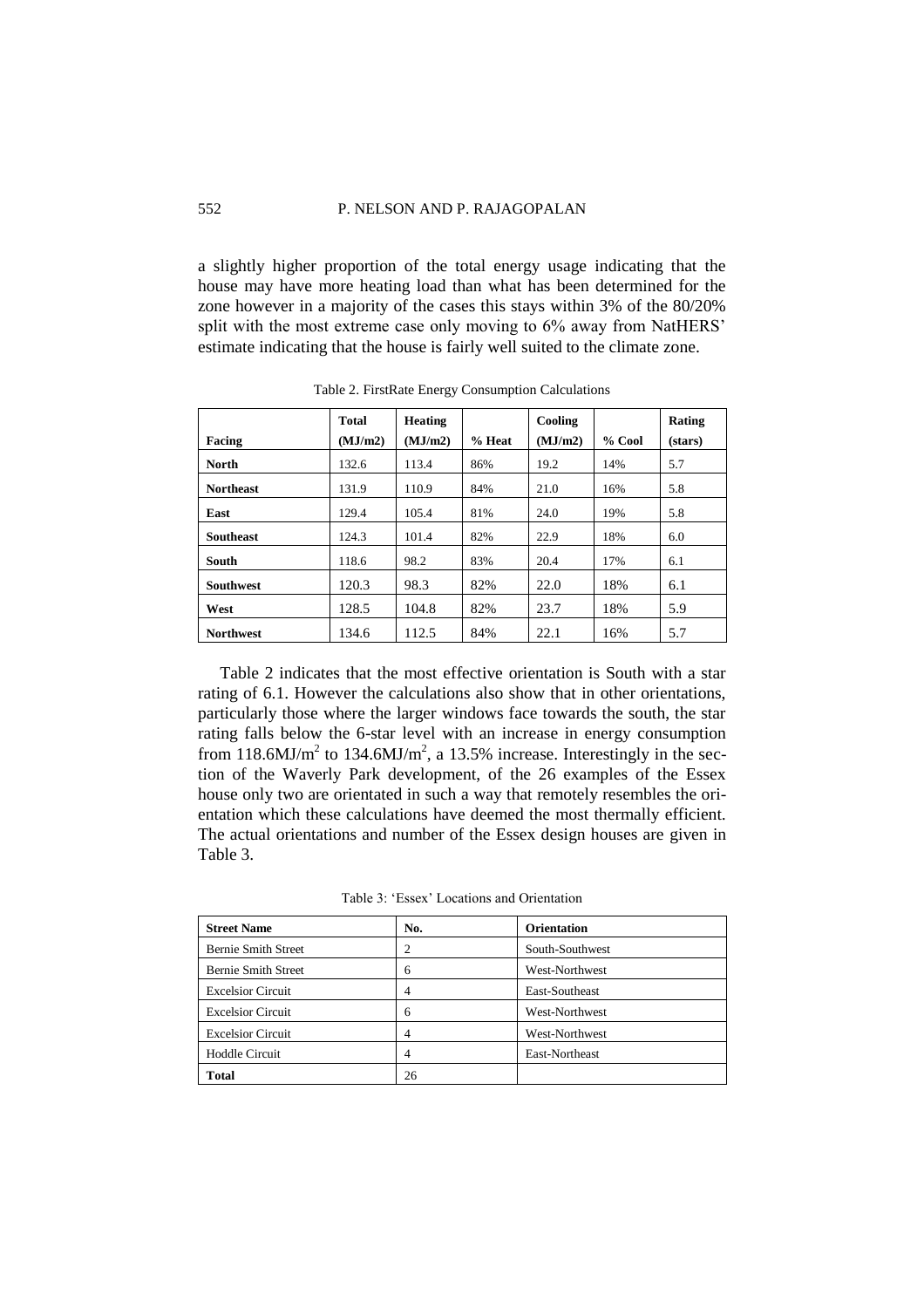Furthermore in order to comply with the 6-star requirements the worst case orientation for this design – the Northwest facing house must have a decrease in energy use of more than  $20 MJ/m<sup>2</sup>$ . This kind of increase is assumed to have been made through improved insulation, windows and eaves would also lead to a reduction of energy use in the best-case orientation (south) from 118.6MJ/m<sup>2</sup> to 100.5MJ/m<sup>2</sup>. This means an increased star rating from 6.1 to 6.6 stars. The full results of these improvements are given in Table 4.

|                  | <b>Total</b> | <b>Heating</b> |          | Cooling |          | Rating  |
|------------------|--------------|----------------|----------|---------|----------|---------|
| Facing           | (MJ/m2)      | (MJ/m2)        | $%$ Heat | (MJ/m2) | $%$ Cool | (stars) |
| <b>North</b>     | 112.31       | 96.04          | 86%      | 16.26   | 14%      | 6.3     |
| <b>Northeast</b> | 111.71       | 93.93          | 84%      | 17.79   | 16%      | 6.3     |
| East             | 109.60       | 89.27          | 81%      | 20.33   | 19%      | 6.4     |
| <b>Southeast</b> | 105.28       | 85.88          | 82%      | 19.40   | 18%      | 6.5     |
| South            | 100.45       | 83.17          | 83%      | 17.28   | 17%      | 6.6     |
| <b>Southwest</b> | 101.89       | 83.26          | 82%      | 18.63   | 18%      | 6.6     |
| West             | 108.83       | 88.76          | 82%      | 20.07   | 18%      | 6.4     |
| <b>Northwest</b> | 114.00       | 95.28          | 84%      | 18.72   | 16%      | 6.2     |

Table 4. Improved Energy Rating

A better designed house which is able to comply with the 6 star regulations is obviously a positive however it does limit the potential of the design if not implemented in the most beneficial orientation. This potential is, as we have seen at the Waverly Park development, commonly wasted therefore should it not be the responsibility of the designer to ensure the house is placed at the most advantageous orientation for its design? Or could the rating system take into account the designs potential for efficiency and penalise designs which fail to reach that potential? Obviously in some cases the site doesn't allow for this, however in large developments such as Waverly Park it is in the hands of the volume builder to plan the roads as they see fit, giving them the opportunity to plan with the orientation of the lots in mind.

## **6. Conclusion**

This research has looked at the concept of sustainable architecture as a way of mitigating the energy use and subsequent  $CO<sub>2</sub>$  emissions associated with the heating and cooling of Australian houses. It is evident through the literature that there are a number of effective and well-tested techniques which are commonly known to reduce the energy consumption of a house as well as continuously improving technologies for thermal performance and alterna